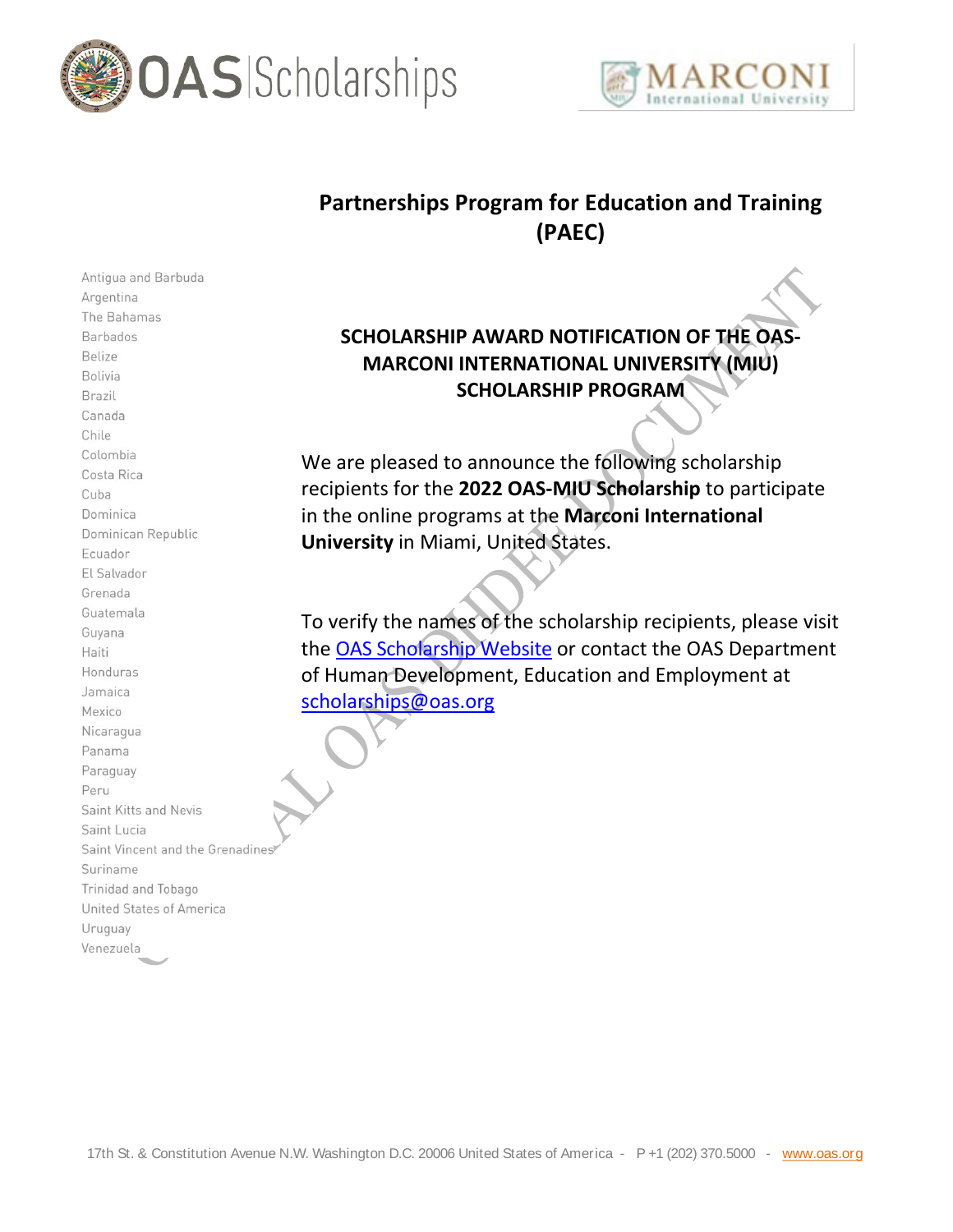

| No.                     | <b>Last Name</b>       | <b>First Name</b>            | <b>Country</b>                      | <b>Name of Program</b>                                                                                                      |
|-------------------------|------------------------|------------------------------|-------------------------------------|-----------------------------------------------------------------------------------------------------------------------------|
| $\mathbf{1}$            | Leacock-<br>Marshall   | Afesha Moneta                | Guyana                              | Master of Science in Educational Leadership,<br>Management and Emerging Technologies +<br>Digital Marketing 360             |
| $\overline{\mathbf{c}}$ | Villamil<br>Hurtado    | Alejandra                    | Colombia                            | Master of Science in International Business<br>Administration + Corporate Finance                                           |
| $\overline{\mathbf{3}}$ | <b>Ashley-Barrett</b>  | Alicia                       | Jamaica                             | Master of Science in Educational Leadership,<br>Management and Emerging Technologies +<br><b>Digital Project Management</b> |
| 4                       | Nuñez<br>Sagarvinaga   | Andre Jair                   | Peru                                | Master of Science in International Business<br><b>Administration + Corporate Finance</b>                                    |
| 5                       | Richards               | <b>Arnelle Ruth</b>          | Dominica                            | Master of Science in International Business<br>Administration + Digital Marketing 360                                       |
| 6                       | Paul                   | Ayana Neoli                  | Trinidad and Tobago                 | Master of Science in Educational Leadership,<br>Management and Emerging Technologies +<br>Design Management                 |
| $\overline{\mathbf{z}}$ | Mc Sween               | <b>Brent Nelon Sam</b>       | Grenada                             | Master of Science in Educational Leadership,<br>Management and Emerging Technologies +<br><b>Digital Project Management</b> |
| 8                       | Sabogal                | Camila                       | Colombia                            | Master of Science in International Business<br>Administration + Environmental Management                                    |
| 9                       | Morán                  | Cecilia Emelda               | <b>Belize</b>                       | Master of Science in Educational Leadership,<br>Management and Emerging Technologies +<br><b>Digital Project Management</b> |
| 10                      | Fraites                | Charissa Ladana              | <b>Saint Kitts and Nevis</b>        | Bachelor in Business Administration + Expert<br>Digital Marketing 360                                                       |
| 11                      | Lewis                  | <b>Christa Rose</b><br>Marie | Saint Vincent and the<br>Grenadines | <b>Master of Science in International Business</b><br><b>Administration + Design Management</b>                             |
| 12                      | Ritfeld                | Danzell Allan                | Suriname                            | Master of Science in International Business<br>Administration + Corporate Finance                                           |
| 13                      | Rodríguez<br>Rodríguez | Deiscy Marcela               | Colombia                            | Master of Science in Educational Leadership,<br>Management and Emerging Technologies +<br><b>Digital Project Management</b> |
| 14                      | Bucknor                | Denise Shevon                | <b>Belize</b>                       | Master of Science in Educational Leadership,<br>Management and Emerging Technologies +<br>Corporate Finance                 |
| 15                      | Walks-Argyle           | <b>Dhashiel Mesamal</b>      | Guyana                              | Bachelor in Business Administration + Digital<br><b>Project Management</b>                                                  |
| 16                      | Charles                | Emma                         | Saint Lucia                         | Master of Science in International Business<br>Administration + Corporate Finance                                           |
| 17                      | Gutierrez              | <b>Esan Ralston</b>          | <b>Belize</b>                       | Master of Science in Educational Leadership,<br>Management and Emerging Technologies +<br>Design Management                 |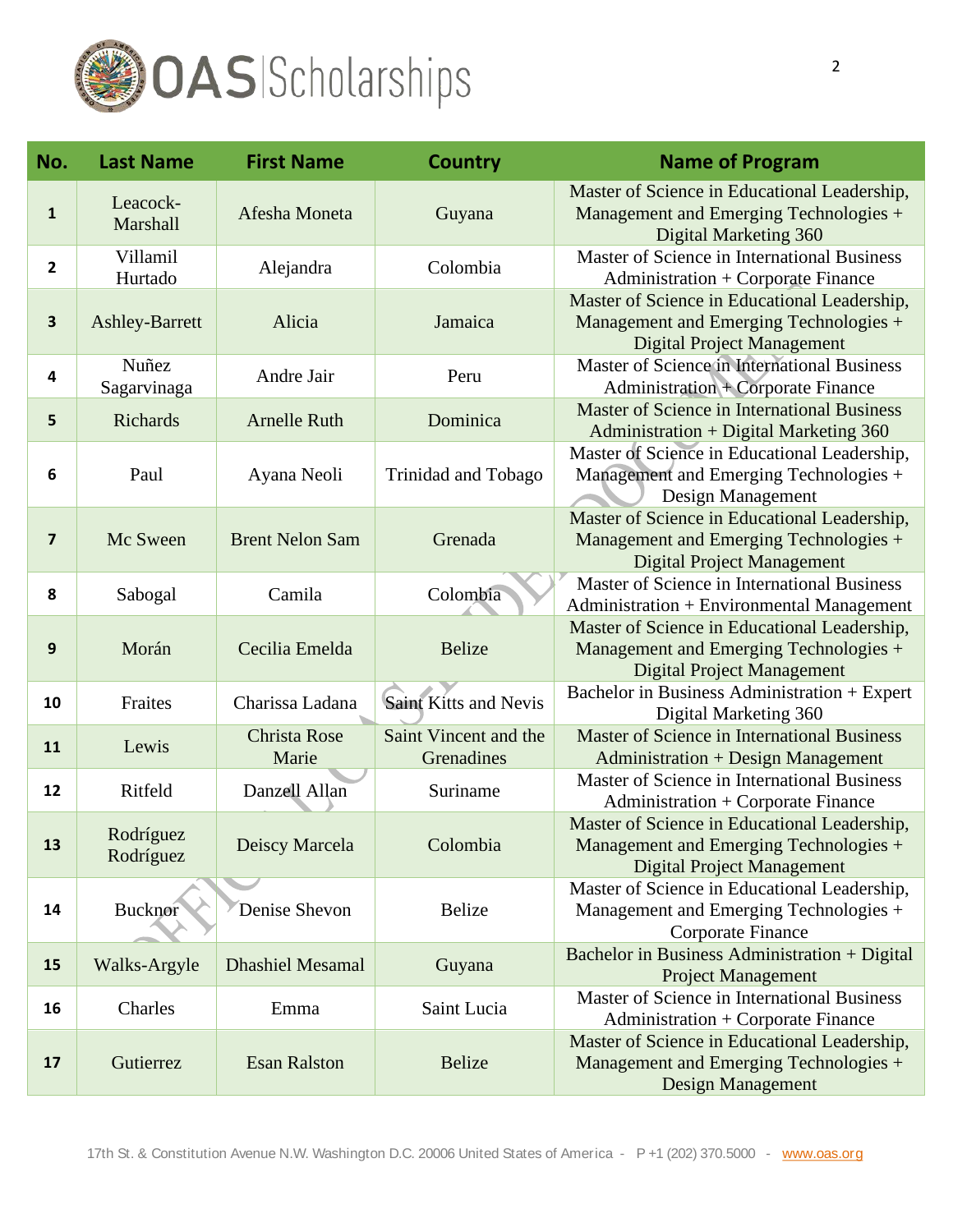

| 18 | Abrams              | Forbs Deon                         | Guyana              | Master of Science in International Business<br>Administration + Environmental Management                              |
|----|---------------------|------------------------------------|---------------------|-----------------------------------------------------------------------------------------------------------------------|
| 19 | Francis             | <b>Gillian Chantelle</b><br>Dezine | Grenada             | <b>Master of Science in International Business</b><br>Administration + Data & Business Analytics                      |
| 20 | Tutistar<br>Sarango | Karina Alexandra                   | Ecuador             | Master of Science in International Business<br>Administration + Digital Project Management                            |
| 21 | Warner              | <b>Kimberly Nadia</b><br>Mellissa  | Antigua and Barbuda | Master of Science in International Business<br><b>Administration + Design Management</b>                              |
| 22 | Francis             | Kizzy K.                           | Grenada             | Master of Science in Educational Leadership,<br>Management and Emerging Technologies +<br>Data & Business Analytics   |
| 23 | Rodriguez<br>Arenas | Laura                              | Colombia            | Master of Science in International Business<br><b>Administration + Digital Marketing 360</b>                          |
| 24 | Mitchell            | Lovonne                            | Saint Lucia         | Bachelor in Business Administration +<br>Corporate Finance                                                            |
| 25 | Rodjan              | Madhu Chanda<br>Raishree           | Suriname            | Master of Science in International Business<br>Administration + Emergency Management $\&$<br><b>Disaster Recovery</b> |
| 26 | Gallardo            | Marcia Vanessa                     | Ecuador             | Master of Science in International Business<br>Administration + Digital Project Management                            |
| 27 | <b>Blackman</b>     | Nicole Amanda                      | <b>Barbados</b>     | Master of Science in Educational Leadership,<br>Management and Emerging Technologies +<br>Data & Business Analytics   |
| 28 | Viajar              | Nonito Jr                          | <b>Bahamas</b>      | Master of Science in Educational Leadership,<br>Management and Emerging Technologies +<br>Data & Business Analytics   |
| 29 | Charles             | Nykia                              | Saint Lucia         | Bachelor in Business Administration +<br><b>Corporate Finance</b>                                                     |
| 30 | Largie              | <b>Omar Anthony</b>                | Jamaica             | Master of Science in Educational Leadership,<br>Management and Emerging Technologies +<br>Corporate Finance           |
| 31 | Joseph              | Phibisha Cynthi                    | Dominica            | Bachelor in Business Administration + Data $\&$<br><b>Business Analytics</b>                                          |
| 32 | Anderson            | Renata Nadifa                      | Guyana              | Master of Science in International Business<br>Administration + Digital Project Management                            |
| 33 | Lewis               | <b>Ronell Alexis</b>               | Guyana              | Master of Science in International Business<br><b>Administration + Environmental Management</b>                       |
| 34 | Wilson              | Ronnette<br>Shanique               | Jamaica             | Bachelor in Business Administration + Design<br>Management                                                            |
| 35 | Cabahug             | <b>Shaner Allen</b>                | <b>Bahamas</b>      | Master of Science in Educational Leadership,<br>Management and Emerging Technologies +<br><b>Corporate Finance</b>    |
| 36 | Adams               | Shanika Florrie                    | Dominica            | Bachelor in Business Administration +<br>Corporate Finance                                                            |